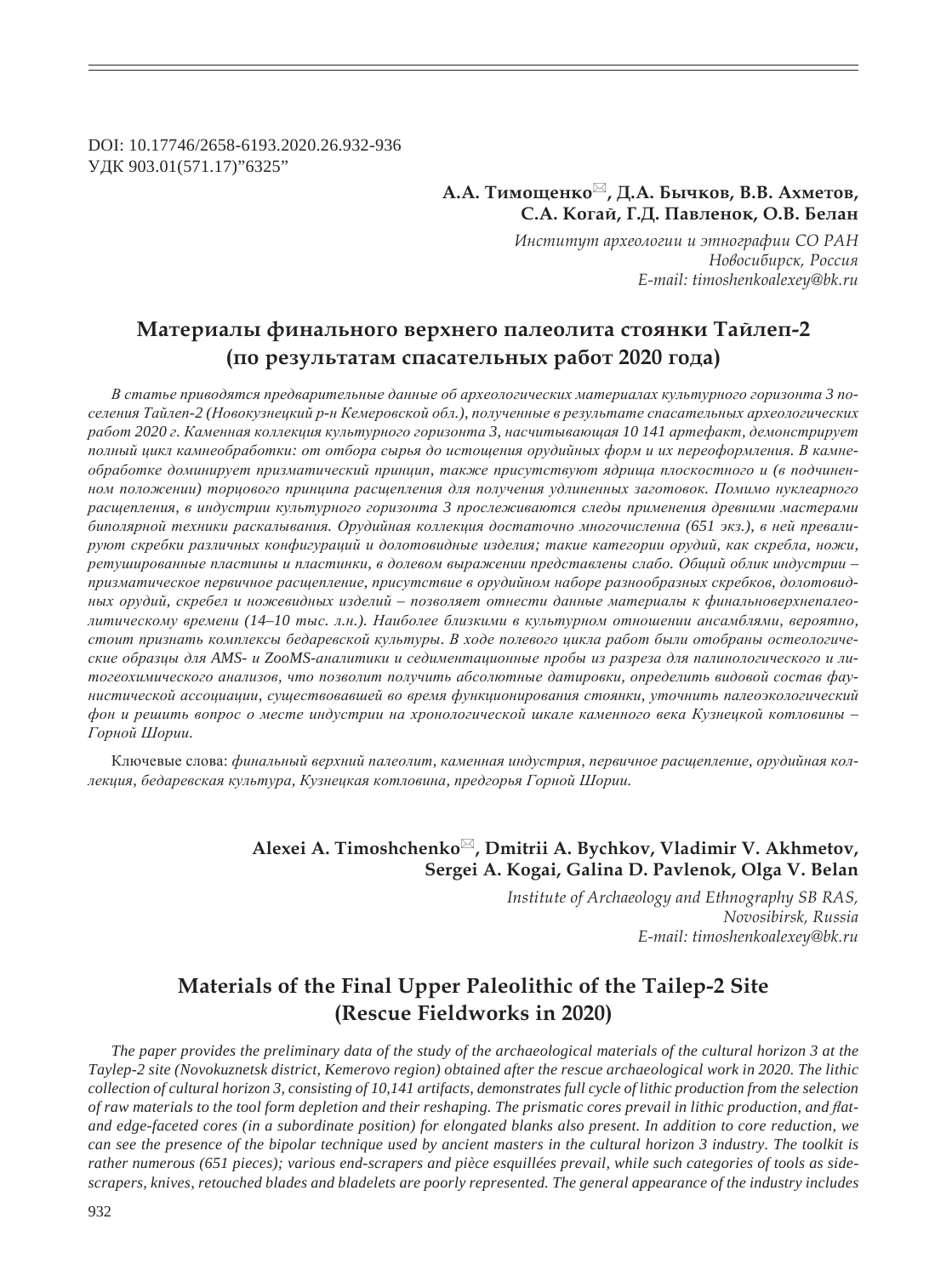*prismatic primary reduction, the presence of various end-scrapers, pièce esquillées, side-scrapers and knife-like tools in the toolkit make it possible to attribute these materials to the Final Upper Paleolithic (14–10 ka). The closest industries*  are probably the complexes of the Bedarevo culture. In the fieldwork cycle, osteological samples for AMS and ZooMS *analyses and sedimentation samples from the cross-section for palynological and lithogeochemical analyzes were taken for absolute dating, determining the species composition of the faunistic association existed during the functioning of the site, clarifying the paleoecological background and solving the question of the place of industry on the chronological scale of the Stone Age of the Kuznetsk Depression – Gornaya Shoriya.*

Keywords: *Final Upper Paleolithic, lithic industry, primary knapping, toolkit, Bedarevo culture, Kuznetsk Depression, Gornaya Shoriya highlands.*

История изучения палеолитических местонахождений на территории Кузнецкой котловины и Горной Шории насчитывает немногим более полувека. Первые находки, относимые к древнему каменному веку, были сделаны здесь А.П. Окладниковым в 1962 г. (Кузедеево-1, -2, Старокузнецкое-1) [Окладников, 1968]. С тех пор массив палеолитических местонахождений значительно вырос, включает в себя в т.ч. раннепалеолитические местонахождения [Деревянко, Маркин, 2007]; к настоящему времени в научный оборот в той или иной мере введены материалы более 50 стоянок [Маркин, 1986, 2004; Палеолит..., 2005]. Однако в большинстве случаев выявленные палеолитические комплексы являются местонахождениями либо с поверхностным залеганием археологического материала, либо с нарушенным культуросодержащим слоем [Маркин, 2010]. Стоит отметить также количественную нерепрезентативность многих комплексов – после их обнаружения в ходе разведок или случайных находок стационарных работ на памятниках не производилось, в научный оборот вводились фактически начальные данные. Наиболее полно изученными местонахождениями эпохи палеолита здесь являются стоянки Бедарево-2, Ильинка-2, Шорохово-1 и Шумиха-1, отнесенные к заключительной стадии древнекаменного периода [Маркин, 1986]. При этом данные комплексы не обеспечены абсолютными датировками, их культурно-хронологическая принадлежность обоснована исключительно исходя из техникотипологических характеристик каменных индустрий. В свете вышеизложенного масштабные спасательные работы во многом способны помочь в решении некоторых накопившихся проблем регионального палеолитоведения.

Поселение Тайлеп-2 (Кемеровская обл.), расположенное на юге Кузнецкой котловины, было открыто в 2003 г. Ю.В. Шириным [Палеолит..., 2005]. В августе – октябре 2020 г. Новокузнецким отрядом ОСАР ИАЭТ СО РАН здесь проводились спасательные археологические работы (см. статью А.А. Тимощенко и др. «Результаты спасательных археологических работ на поселениях Тайлеп-1 и Тайлеп-2 в Новокузнецком районе Кемеровской области – Кузбасса в 2020 году» в данном сборнике). В результате проведенных раскопок было зафиксировано три культурных слоя: 1) ранний железный век – этнографическая современность; 2) мезолит – ранний неолит; 3) финальный верхний палеолит.

В настоящей статье представлены предварительные результаты изучения археологических материалов культурного горизонта 3, приуроченного к верхней части литологического слоя 4 (описание стратиграфического контекста есть в вышеназванной статье настоящего сборника).

Сырьевой базой каменного производства комплекса служил местный галечник из руслового аллювия, в основном представленный кремнистыми породами, на их долю приходится более 90 %. Галечное сырье чаще всего негабаритное, трещиноватое, что затрудняло получение удлиненных сколов-заготовок.

Коллекция каменных артефактов культурного горизонта 3 насчитывает 10 141 экз., в т.ч. 98 нуклеусов и их преформ, 3 146 сколов (технических сколов, отщепов, пластин, пластинок и микропластин), 651 орудие и 6 246 экз. отходов каменного производства (колотых галек, обломков, осколков и чешуек).

Категория нуклевидных изделий включает 61 типологически определимый нуклеус, 28 преформ и 9 нуклевидных обломков. Типологически определимые нуклеусы демонстрируют плоскостной, призматический и торцовый принципы расщепления (см. рисунок, 1, 2). Плоскостной принцип расщепления представлен главным образом одноплощадочными монофронтальными нуклеусами для пластин и отщепов. В коллекции присутствуют и двухплощадочные нуклеусы как встречного скалывания, так и со смежным расположением ударных площадок. Как правило, такие ядрища являются продуктом переоформления после неудачных снятий. Призматический принцип расщепления, наиболее представительный в коллекции, был нацелен на получение пластин, пластинок и пластинчатых отшепов. В основном это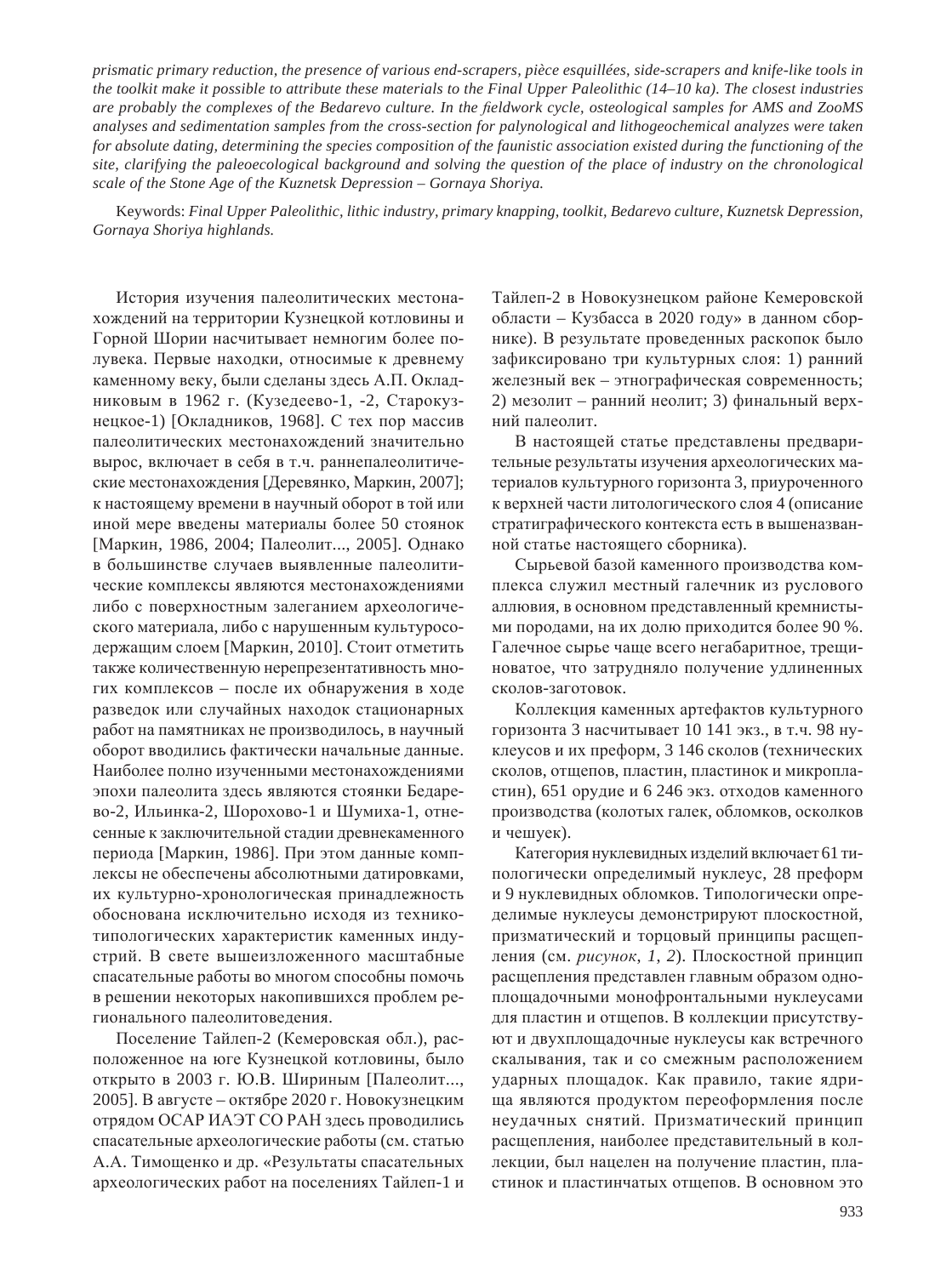

Каменные артефакты культурного слоя 3 местонахождения Тайлеп-2.  $1, 2 -$ нуклеусы;  $3-11 -$ скребки;  $12-14 -$ долотовидные изделия;  $15 -$ микропластина с ретушью.

одноплощадочные нуклеусы с большой дугой фронта либо с замкнутым фронтом. Остаточные формы нуклеуса на своих рабочих поверхностях несут следы заломов, не позволявших продолжать расщепление. Торцовый принцип расщепления зафиксирован на двух нуклеусах, говорить о серийном его применении в контексте индустрии пока рано.

Технические сколы представлены первичными, вторичными, продольными и поперечными краевыми сколами, полуреберчатыми и реберчатыми пластинами, сколами подправки фронта, дугами скалывания, сколами-«таблетками».

Помимо нуклеарного расщепления, в материалах культурного горизонта 3 отчетливо прослеживаются следы использования биполярной техники раскалывания. На ее использование указывают специфические удлиненные сколы с прямым вентральным фасом, неподготовленной ударной площадкой и встречными ударными волнами с дистального окончания. Кроме того, в пользу применения данной техники древними мастерами свидетельствуют обнаруженные каменные наковальни с характерными следами забитости.

В целом первичное расщепление в индустрии было направлено на получение удлиненных заготовок, что прослеживается в остаточных формах нуклеусов и наборе технических сколов. Однако в связи с качеством сырья древним мастерам

не всегда удавалось получать пластинчатые заготовки в рамках выбранных стратегий утилизации камня. Данная ситуация прослеживается и в орудийном наборе – большая часть орудий изготовлена на отшепах или пластинчатых отшепах.

Орудийная коллекция многочисленна (651 экз.), в долевом выражении достигает 20 %, представлена скребками, долотовидными изделиями, скреблами, ножевидными изделиями, ретушированными пластинами, пластинками и микропластинами, отщепами с ретушью и недиагностируемыми фрагментами орудий (см. рисунок, 3–15). Наиболее массовой категорией орудийного набора являются скребки. Вариабельность скребковых форм достаточно велика, в индустрии присутствуют практически все варианты скребков по критериям расположения рабочих участков и их количества – от простых концевых и боковых до орудий с рабочим лезвием по периметру. Долотовидные изделия также широко присутствуют в материалах культурного горизонта 3, представлены в индустрии одно-, двух- и многолезвийными вариантами. Остальные категории орудий (скребла, ножи, ретушированные сколы) занимают подчиненное положение в коллекции и не образуют серий. Обращает на себя внимание присутствие в орудийном наборе комбинированных изделий, как правило, это скребок + + долотовидное. Большое количество орудий с несколькими рабочими участками указывает на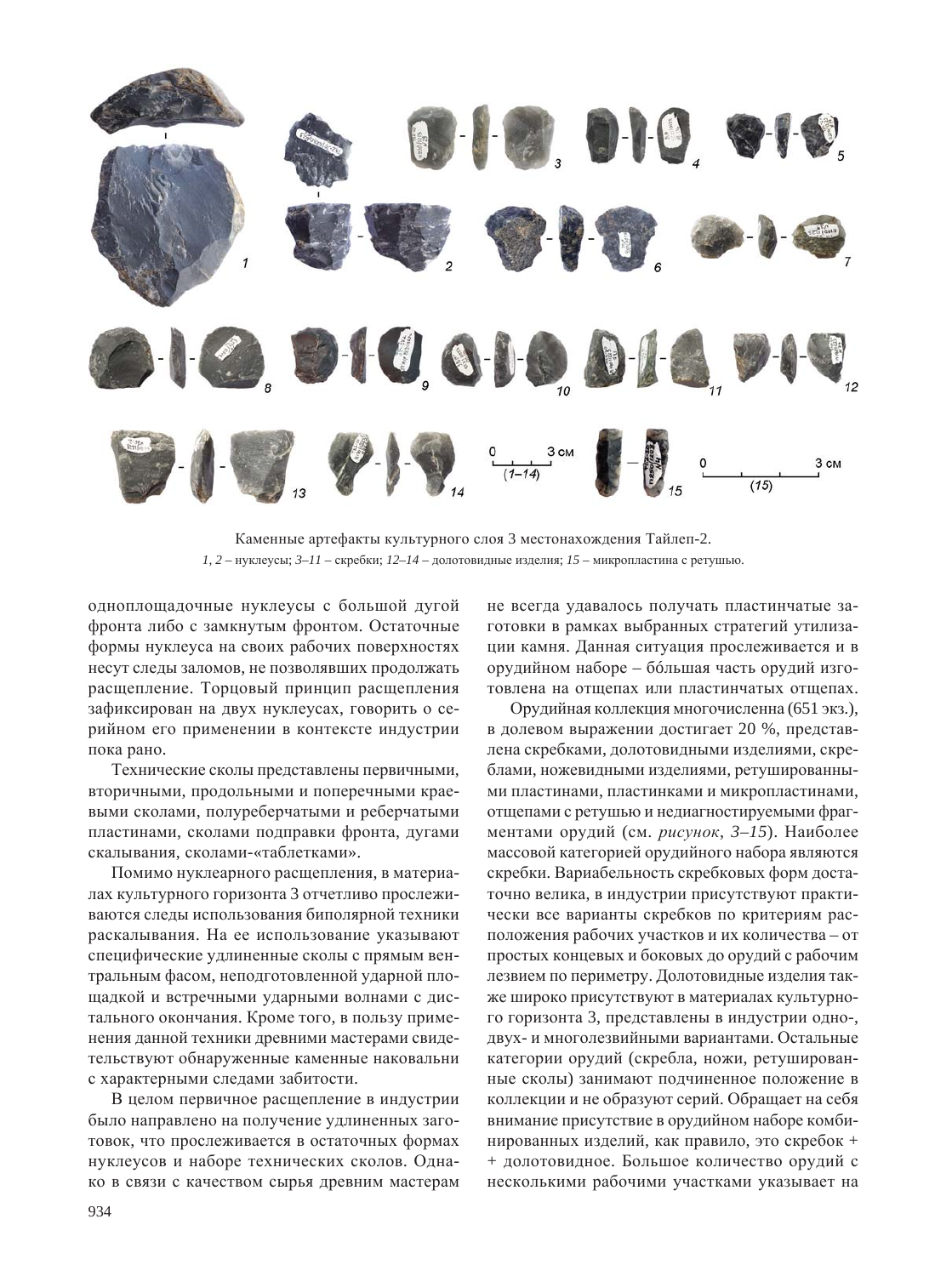высокую интенсивность использования орудий. Материалы стоянки свидетельствуют о проведении полного цикла первичного расщепления, но наряду с этим, возможно, что на примере этого комплекса мы имеем лело с долгосрочным лагерем-стоянкой; бесспорно, такая трактовка носит предварительный характер и нуждается в проверке методами статистического анализа.

Обнаруженные в контексте комплекса фаунистические остатки немногочисленны, представлены неопределимыми фрагментами трубчатых костей млекопитающих. На сохранность костей повлияли как деятельность древних обитателей стоянки (вероятно, фрагментация происходила в результате намеренного дробления костей – для извлечения костного мозга или как часть производственного цикла в изготовлении костяных орудий), так и тафономические условия. Однако имеющихся образцов достаточно как для AMSдатирования, так и для видового определения при помощи ZooMS-метода.

Наиболее близким аналогом индустрии культурного горизонта 3 поселения Тайлеп-2, скорее всего, стоит признать ансамбль стоянки Бедарево II, расположенной в 50 км к северу [Маркин, 1986, 2004], и в целом с некоторыми оговорками комплексы бедаревской культуры. Согласно С.В. Маркину, для бедаревской культуры характерны следующие проявления: использование местного руслового, в основном кремнистого, галечника в качестве источника каменного сырья; направленность первичного расщепления на производство пластинок (в первую очередь) и пластин; применение в нуклеарном расщеплении плоскостного и призматического принципов, торцовое расщепление занимает подчиненное положение в индустриях, спорадически проявляется леваллуазская технология; в орудийных наборах превалируют разнообразно ретушированные пластины и пластинки (до 30 %), а скребки, резцы, долотовидные изделия и скребла в долевом отношении представлены значительно меньше [Там же]. Как видно из приведенной характеристики, качественно практически все элементы встречаются в материалах Тайлепа-2, однако долевое присутствие конкретных орудийных форм достаточно сильно разнится. В первом приближении возможны две основные причины таких диспропорций: 1) разные ландшафтные и экологические позиции – практически все описанные С.В. Маркиным бедаревские комплексы расположены в Кузнецкой котловине, в то время как Тайлеп-2 находится на самом стыке Кузнецкой котловины и Горной Шории, практически в низкогорном поясе; 2) разные функциональные направленности стоянок.

Таким образом, каменная индустрия культурного горизонта 3 поселения Тайлеп-2 предварительно отнесена нами к бедаревской культуре, ее вероятный возраст находится в рамках 14–10 тыс. л.н. Тшательный технико-типологический анализ каменных материалов с применением атрибутивного подхода и анализ пространственного распределения артефактов в дальнейшем дадут возможность точнее определить культурную и функциональную специфику комплекса. Отобранные в ходе полевого цикла работ остеологические образцы позволят получить абсолютные датировки и решить вопрос о месте индустрии на хронологической шкале каменного века Кузнецкой котловины – Горной Шории. Помимо этого, материалы финальноверхнепалеолитического горизонта стоянки Тайлеп-2, наряду с бедаревскими комплексами, могут стать опорной индустрией для корреляций с синхронными местонахождениями на сопредельных территориях, таких как Алтай, Северный Казахстан, Енисейская Сибирь, Прибайкалье, Забайкалье и Монголия.

#### **Благодарности**

Работа выполнена по проекту НИР № 0329-2019-0007 «Изучение, сохранение и музеефикация археологического и этнокультурного наследия Сибири».

#### Список литературы

 $\Lambda$ еревянко А.П., Маркин С.В. Нижнепалеолитическая стоянка МК I на юго-востоке Западной Сибири // Кавказ и первоначальное заселение человеком Старого Света. – СПб.: Петербургское Востоковедение, 2007. – C. 149–155.

Маркин С.В. Палеолитические памятники бассейна р. Томи. – Новосибирск: Наука, 1986. – 177 с.

Маркин С.В. Технологическая модель верхнепалеолитических индустрий юго-восточной части Западной Сибири // Археология, этнография и антропология Евразии. – 2004. –  $\mathbb{N}$  4. – С. 12–19.

Маркин С.В. Разновидности палеолитических стоянок северо-западной части Алтае-Саянской горной области // Вестн. Новосиб. гос. ун-та. Сер.: История, филология. – 2010. – Т. 9, вып. 5. – С. 69–74.

Окладников А.П. Страница из жизни палеолитического мастера: клад каменных изделий у поселка Аил (село Кузедеево) // Из истории Сибири и Алтая. – Барнаул, 1968. – С. 57–70.

Палеолит Горной Шории / Г.Я. Барышников, А.Л. Кунгуров, М.М. Маркин, В.П. Семибратов. – Барнаул: Изд-во Алт. ун-та, 2005. – 279 с.